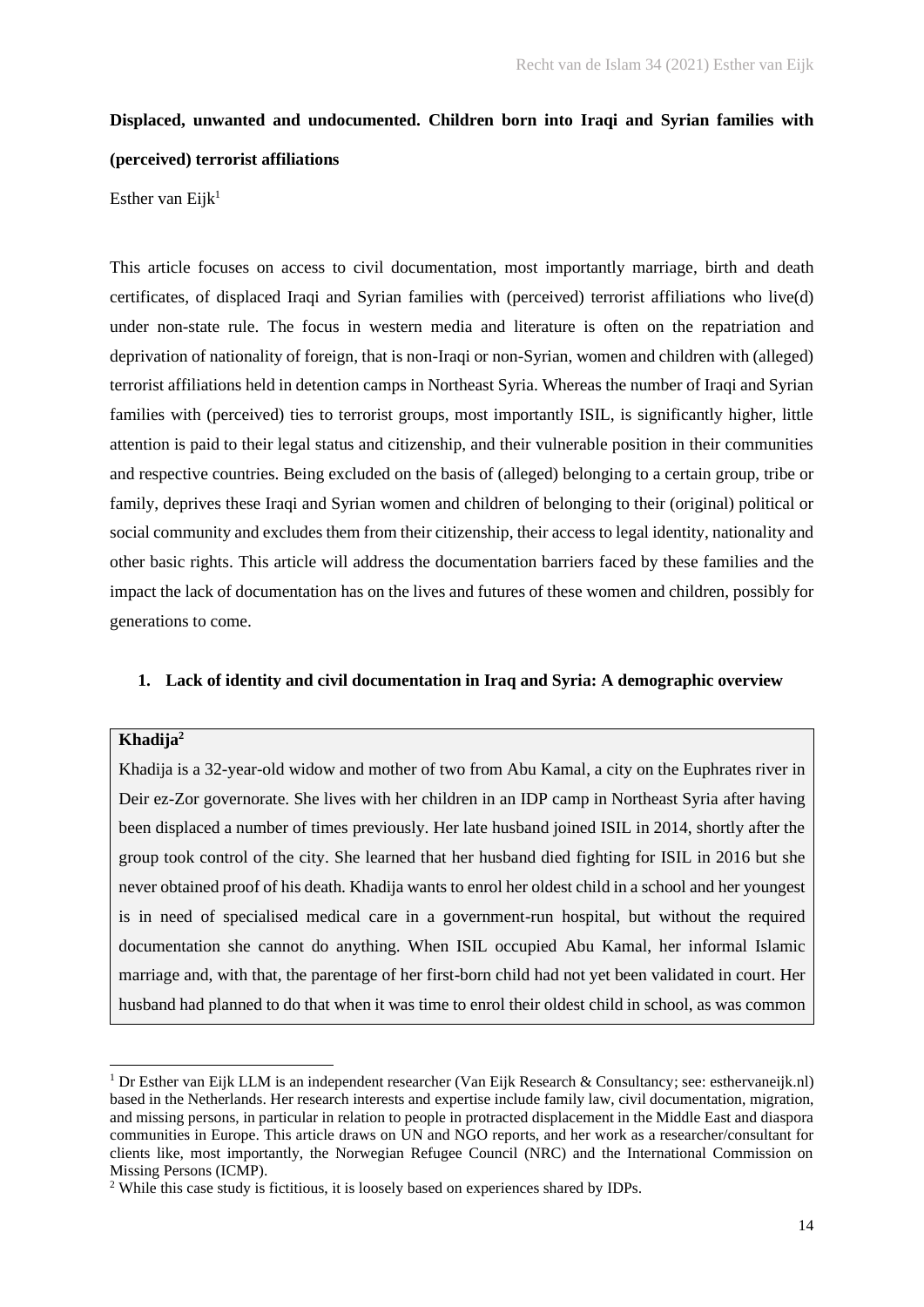practice in their community/area.<sup>3</sup> Her late husband had registered their marriage and children (the second who was born shortly before her husband's disappearance) in the ISIL administration, but Khadija had thrown away these papers once she was outside ISIL territory. Khadija has no documents to prove her and her children's identity or her relationship to the children. She is confined to the camp and is not allowed to leave to apply for the documents she needs (marriage and birth certificates, a family booklet). She was told that she cannot leave the camp because she is an ISIL-widow (she is considered a security treat), and even if she could, she would never be able to formalize her marriage in court because her husband was an ISIL fighter and she has no proof of his death. Besides, she will never be able to obtain this proof because he was a terrorist. Khadija is desperate, she has no idea what she can do to change her situation and that of her children; they have to pay the price for her deceased husband's crimes.

## **1.1 Iraq**

Iraq has been ravaged by decades of oppression, conflict, violence, and forced displacement. From the rise of the Islamic State of Iraq and the Levant (ISIL) in 2014 until its territorial defeat in 2017, the country witnessed grave violence and forced displacement again. By mid-2021, out of a population of 41 million,<sup>4</sup> 1.2 million persons were still internally displaced following the military operations against ISIL.<sup>5</sup> Iraq also has one of the highest numbers of missing persons in the world, estimates run from 250.000 to one million persons who went missing, many of whom are presumably in yet unexcavated mass graves.<sup>6</sup>

Already a decade before ISIL insurgency, thousands of children born to Iraqi women and Al-Qa'ida fighters did not have access to state-run birth registration systems.<sup>7</sup> In 2021, according to estimates, over one million IDPs and returnees remained without at least one key identity or civil document, including over half a million individuals who were missing two or more documents.<sup>8</sup> In addition, nearly half a million children were missing at least one key identity or civil document.<sup>9</sup> The

<sup>5</sup> UN Office for the Coordination of Humanitarian Affairs (OCHA) Iraq, Humanitarian Bulletin, July 2021,

<sup>&</sup>lt;sup>3</sup> See section 5.1 for detailed information about court validation and registration of out-of-court marriages with the civil registry, as well as simultaneous validation of the parentage (*nasab*) of the children born of this marriage.

<sup>4</sup> [https://worldpopulationreview.com/countries/iraq-population](about:blank) (accessed 29 March 2022).

[https://reliefweb.int/report/iraq/iraq-humanitarian-bulletin-july-2021](about:blank) (accessed 14 February 2022). According to UNHCR, in January 2022, Iraq also hosted 256,006 Syrian refugees; the majority of which resides in the Kurdish Region of Iraq, see: [https://data2.unhcr.org/en/situations/syria/location/5](about:blank) (accessed 14 February 2022). <sup>6</sup> International Commission on Missing Persons, at: [https://www.icmp.int/where-we-work/middle-east-and-](about:blank)

[north-africa/iraq/.](about:blank)

<sup>7</sup> Kathryn Hampton, 'Born in the Twilight Zone: Birth Registration in Insurgent Areas, *International Review of the Red Cross* 101/911, August 2019, pp. 507-36, at[: https://doi.org/10.1017/S1816383120000168,](about:blank) p. 509; Ahmed al-Hamdani, 'Stateless Qaeda children in Iraq raise concerns', *Al Arabiya News*, 28 September 2010, at: [https://english.alarabiya.net/articles/2010%2F09%2F28%2F120558](about:blank) (accessed 28 February 2022).

<sup>8</sup> Protection Cluster - UNHCR, 'Protection Analysis Report. Right to identity and civil documentation', October 2021, at: [https://reliefweb.int/report/iraq/protection-analysis-report-right-identity-and-civil-documentation](about:blank)[october-2021,](about:blank) p. 4.

<sup>9</sup> Ibid., p. 10.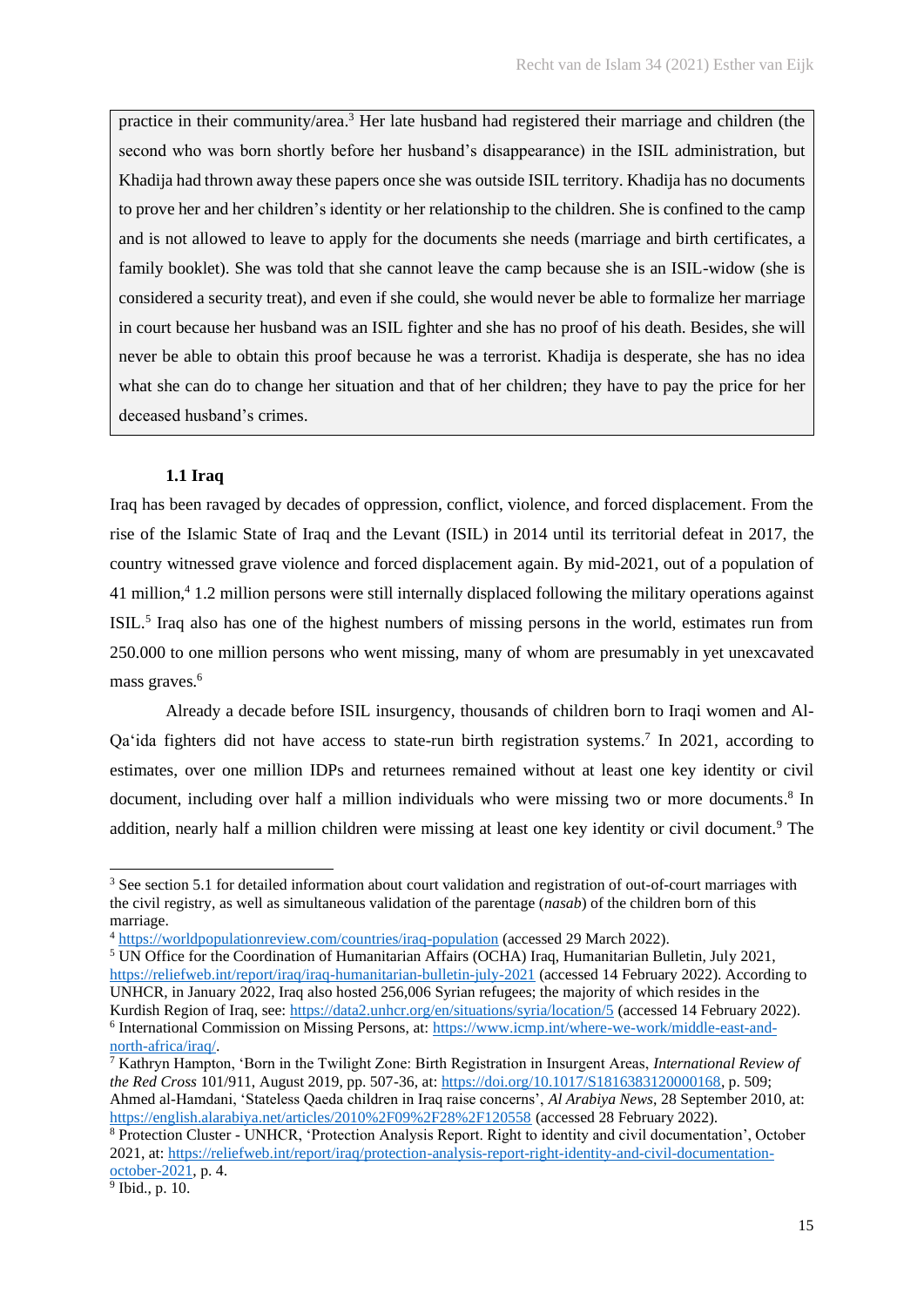ISIL-liberated governorates Ninawa and Al-Anbar had the highest number of individuals missing two or more key documents.<sup>10</sup>

## **1.2 Syria**

Eleven years of conflict in Syria has led to one of the biggest displacement crises in recent history: out of a population of 21 million in 2011,<sup>11</sup> around 6.9 million IDPs reside inside Syria;<sup>12</sup> the neighbouring countries Turkey, Lebanon, Jordan, Iraq and Egypt host over 5.7 million refugees as of March 2022.<sup>13</sup> According to the Syrian Network for Human Rights (SNHR), nearly 102,300 Syrians have been forcibly disappeared since the start of the conflict in 2011, mostly at the hands of the Syrian regime forces.<sup>14</sup> This number appears not to include Syrians who went missing due to displacement, kidnapping, violence and destruction; the number is therefore likely to be much higher.

The ongoing violence and widespread displacement have severely restricted Syrians' access to civil registration services, legal identity and civil documentation, resulting in countless undocumented marriages, births and deaths.<sup>15</sup> The 2022 Syria Humanitarian Needs Overview reports that 76 per cent of the assessed households across the country indicated a lack or loss of government-issued civil documentation.<sup>16</sup> Disproportionally high lack of access to government-issued civil documentation was found among Syrians in northern Aleppo, Idlib, Ar-Raqqa, Al-Hasakeh, and Deir Ez-zor; while half of the HNO-assessed households reported having access to documentation issued by local authorities.<sup>17</sup>

UN agencies and humanitarian aid organizations have repeatedly identified lack of civil documentation as a major protection concern for Iraqi and Syrian IDPs, returnees and refugees.<sup>18</sup> It disproportionately affects displaced women – especially widows, divorcees and women whose husbands are missing or  $decesed -$  and children across the region.<sup>19</sup> Reportedly, Syrian children born from underage marriages – a phenomenon that has reportedly increased following the 2011 conflict and the COVID-19

<sup>10</sup> Ibid., p. 11.

<sup>11</sup> [https://data.worldbank.org/indicator/SP.POP.TOTL?locations=SY](about:blank) (accessed 29 March 2022).

<sup>12</sup> UNOCHA, 2022 Syria Humanitarian Needs Overview (HNO), [https://reliefweb.int/report/syrian-arab](about:blank)[republic/2022-humanitarian-needs-overview-syrian-arab-republic-february-2022,](about:blank) p. 17 (accessed 29 April 2022).

<sup>13</sup> UNHCR, https://data2.unhcr.org/en/situations/syria (accessed 29 April 2022).

<sup>&</sup>lt;sup>14</sup> Syrian Network for Human Rights, [https://sn4hr.org/blog/2021/08/04/record-of-enforced-disappearances1/](about:blank) (accessed at 14 February 2022).

<sup>&</sup>lt;sup>15</sup> There are no figures or estimates available on non-registered life events but the numbers are likely to be high. <sup>16</sup> UNOCHA, Syria HNO 2022, p. 26.

<sup>&</sup>lt;sup>17</sup> Ibid.

<sup>&</sup>lt;sup>18</sup> UNOCHA, Syria HNO 2022; UNHCR and NRC, 'Legal Identity and Housing, Land and Property Rights of Syrian Refugees from a Durable Solutions Perspective – Challenges and Opportunities' (Regional Report), December 2021, [https://www.nrc.no/resources/reports/legal-identity-hlp-rights-syrian-refugees-from-durable](about:blank)[solutions-perspective/.](about:blank)

<sup>19</sup> Protection Cluster – Iraq 2021, p. 12; UNFPA*, '*Voices from Syria 2020. Assessment Findings of the Humanitarian Needs Overview, 2020',

[https://www.humanitarianresponse.info/sites/www.humanitarianresponse.info/files/documents/files/voices\\_from](about:blank) [\\_syria\\_2020\\_final\\_draft.pdf,](about:blank) p. 42-44.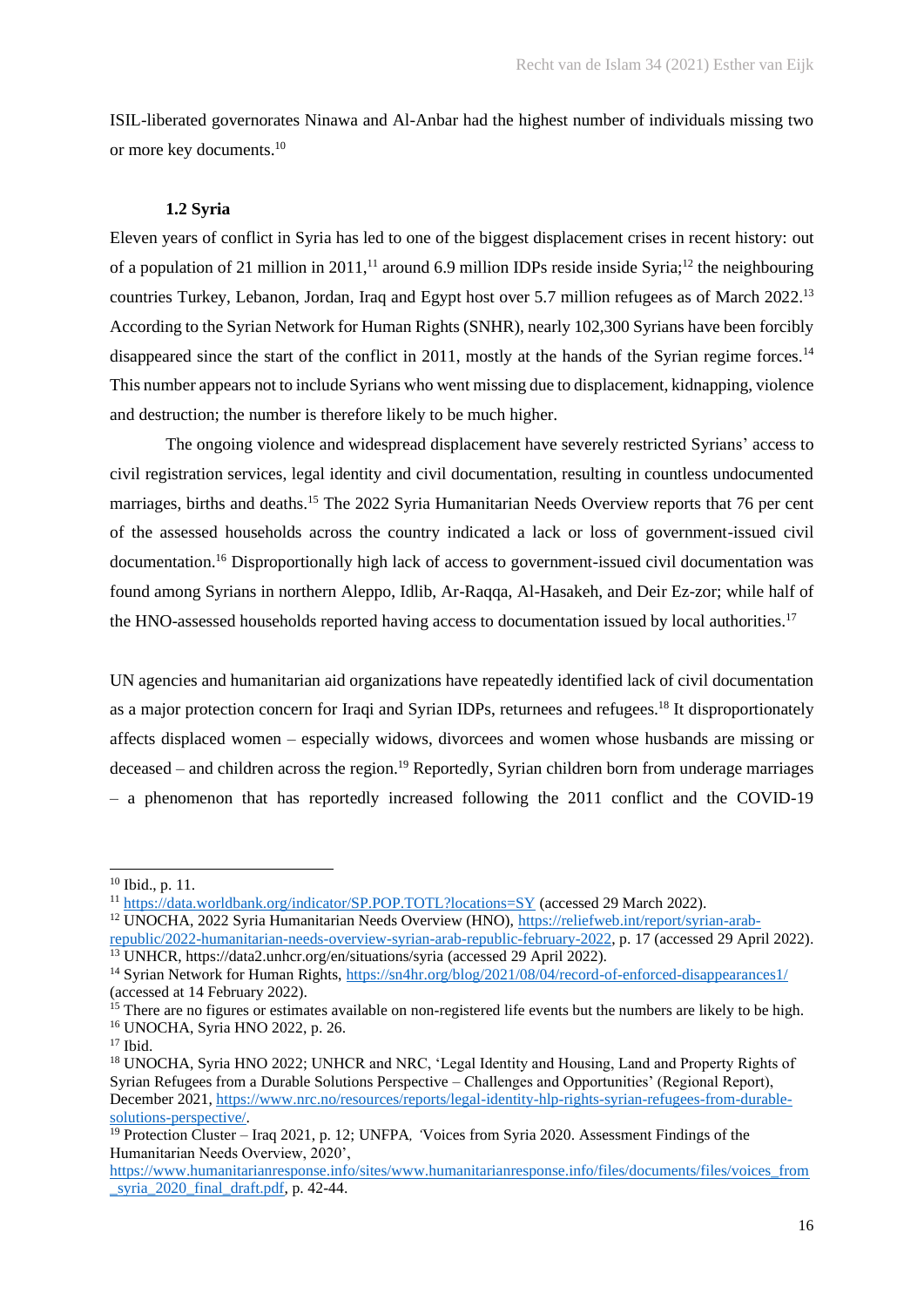pandemic<sup>20</sup> – are among those least likely to have their births registered by host countries, as these marriages are, to varying degrees, considered unlawful and can therefore not be validated and registered.<sup>21</sup> Unregistered children are more vulnerable to risks of statelessness, trafficking, child labour, gender-based violence and underage marriage.<sup>22</sup> Being born into an (alleged) terrorist-affiliated family further exacerbates the vulnerability of conflicted-affected children and, in addition to remaining undocumented, they also face collective punishment such as public shaming, social stigma, marginalisation and ostracisation by state authorities and within their communities.<sup>23</sup>

## **2. Legal identity and civil documentation in international law**

Several international human rights treaties establish that every person has the right to be recognized before the law, $^{24}$  including the right of every child to be registered immediately after birth, as well as the right to a name and the right to acquire a nationality.<sup>25</sup> Having a legal identity, and with that, being able to register vital life events (birth, marriage, divorce and death) and obtain official civil documentation, is the gateway to the enjoyment of other rights. For this reason, the right to legal personhood has often been described as, to use Hannah Arendt's phrase, the "right to have rights":<sup>26</sup> it enables a person access to humanitarian aid, healthcare, education, (formal) marriage, freedom of movement, buy property and claim inheritance. The Sustainable Development Goal (SDG) 16.9 states that, by 2030, all people should have legal identity, including birth registration.<sup>27</sup> Birth registration is not only a right in itself<sup>28</sup> but also essential to safeguard a child's right to acquire a nationality, to

<sup>20</sup> Maya Gebeily, 'Syrian refugee girls face 'dangerous' child marriage trend, says charity', *Reuters*, 25 June 2021, at: [https://www.reuters.com/article/us-refugees-mideast-children-trfn-idUSKCN2E11MS](about:blank) (accessed 16 February 2022).

<sup>&</sup>lt;sup>21</sup> Institute on Statelessness and Inclusion (ISI) and NRC, 'Understanding statelessness in the Syria refugee context: Research report', 2016, p. 38-39; Zahra Albarazi, 'Report on Citizenship Law: Syria', European University Institute (EUI), RSCAS/GLOBALCIT-CR 2021/15, p. 7.

<sup>&</sup>lt;sup>22</sup> See for example, NRC and International Human Rights Clinic (IHRC), 'Securing Status. Syrian refugees and the documentation of legal status, identity, and family relationships in Jordan', November 2016, at: [https://www.nrc.no/resources/reports/securing-status-syrian-refugees-and-the-documentation-of-legal-status](about:blank)[identity-and-family-relationships-in-jordan/,](about:blank) p. 33-35.

<sup>&</sup>lt;sup>23</sup> NRC, 'Barriers from Birth. Undocumented children in Iraq sentenced to a life on the margins', April 2019, at: [https://www.nrc.no/resources/reports/barriers-from-birth/,](about:blank) p. 11, 14; International Organization for Migration (IOM) – Iraq/Melisande Genat, 'Tribal Justice Mechanisms and Durable Solutions for Families with a Perceived Affiliation to ISIS', 2020, p. 25.

<sup>&</sup>lt;sup>24</sup> Art. 6 Universal Declaration of Human Rights; art. 16 International Covenant on Civil and Political Rights. <sup>25</sup> Art. 24 International Covenant on Civil and Political Rights; art. 7 Convention on the Rights of the Child. Related to this are provisions of the Convention on the Elimination of All Forms of Discrimination Against

Women (arts. 15 and 16), according to which women have the same rights as men with regard to marriage and birth registration.

<sup>&</sup>lt;sup>26</sup> Hannah Arendt, 'The Origins of Totalitarianism', New York: HMH Books/imprint: Mariner Books, 1973, p. 296; Katharine M.A. Fortin, 'To be or not to be?: Legal Identity in Crisis in Non-international Armed Conflicts', *Human Rights Quarterly* 43/1, February 2021, pp. 29-69, p. 49.

<sup>27</sup> United Nations Statistics Division[: https://unstats.un.org/sdgs/metadata/?Text=&Goal=16&Target=16.9](about:blank) (accessed 23 January 2022).

 $^{28}$  See, UN Human Rights Council, "Birth registration and the right of everyone to recognition everywhere as a person before the law", A/HRC/RES/19/9 (7 April 2015); UN General Assembly, Resolution adopted by the General Assembly on 19 December 2011, A/RES/66/141 (4 April 2012), at 43(f).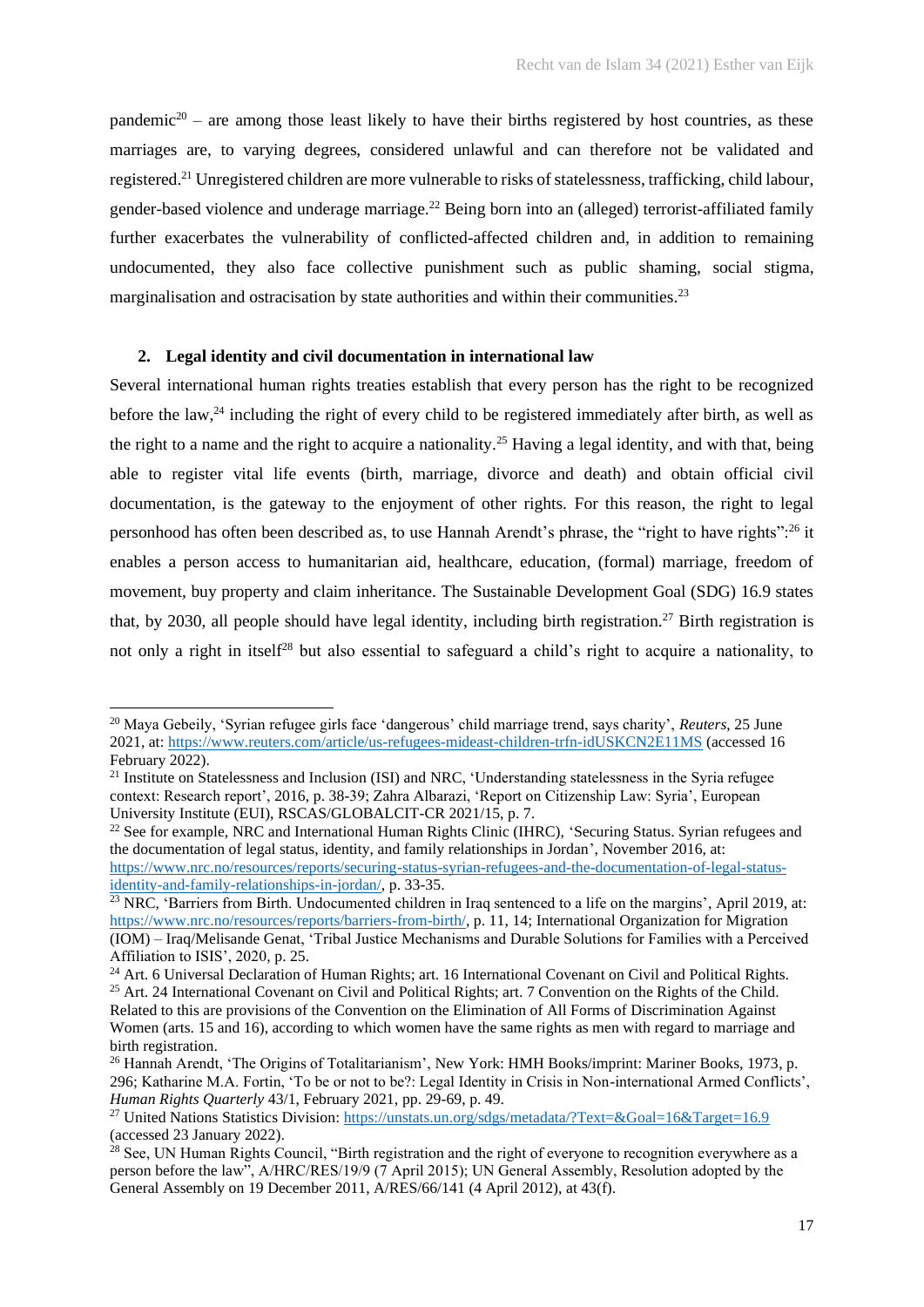establish legal parentage, and the right to family life. Moreover, unlike international human rights law, international humanitarian law applicable in armed conflict acknowledges the right to birth registration. 29

While noting Iraq and Syria ratified CEDAW with reservations referring to *shari'a*,<sup>30</sup> the Convention provides that state parties shall take all appropriate measures to eliminate discrimination against women in all matters relating to marriage and family relations, including the right to enter into marriage and official marriage registration (article 16). In 2014, the CEDAW Committee adopted General Recommendation No. 30, which calls upon state parties to guarantee conflict-affected women and girls equal rights to obtain civil documentation and to ensure timely and equal registration of all births, marriages and divorces.<sup>31</sup>

## **3. Non-state actors in Iraq and Syria**

Fortin argues that the "topic of legal identity in armed conflict has received surprisingly little academic attention", especially in the context of non-international armed conflicts, such as the recent conflicts in Syria and Iraq.<sup>32</sup> Individuals who live(d) outside the control of *de jure* government often have limited or no access to state-issued civil documentation. The figures provided earlier indicate that this accounts for IDPs and returnees in Iraq and Syria. Civil documentation is often perceived as something that is merely issued by state officials, but in Iraq and Syria non-state insurgent actors<sup>33</sup> have issued, and in parts of Syria continue to issue, identity and civil documents.

During their rule in Iraq, ISIL confiscated government-issued documentation from people and issued its own documents. The Iraqi government considers the documentation issued by ISIL invalid and refuses to recognize these documents.<sup>34</sup> Even the possession of these documents puts individuals and families at risk of confiscation, harassment and arrest by the Iraqi security forces.<sup>35</sup> As a result, a significant number of ISIL-marriages, and thus births to ISIL-married couples, are not recognized and remain

[https://treaties.un.org/pages/ViewDetails.aspx?src=TREATY&mtdsg\\_no=IV-8&chapter=4&clang=\\_en.](about:blank)

<sup>&</sup>lt;sup>29</sup> The Human Rights Council, for example, confirms that the right to birth registration is found in international humanitarian law, referencing to article 50 of the Fourth Geneva Convention (1949), see Hampton 2019, p. 517. <sup>30</sup> Iraq made reservations to articles 2 (f and g) and 16; Syria made reservations to articles 2,  $9(2)$ ,  $15(4)$ ,  $16(1)(c)$ , d, f, g), 16(2), and article 29(1) CEDAW. See:

<sup>&</sup>lt;sup>31</sup> UN Committee on the Elimination of Discrimination Against Women (CEDAW), General recommendation No. 30 on women in conflict prevention, conflict and post-conflict situations, 1 November 2013, CEDAW/C/GC/30, available at: https://www.refworld.org/docid/5268d2064.html (accessed 23 February 2022), at par. 61 (c and d). <sup>32</sup> Fortin 2021, p. 30. The conflicts in Iraq and Syria may not be an international conflict, understood in the traditional sense of an armed conflict between two states, yet it is debatable whether the recent conflicts in these countries (Syria in particular) can be considered non-international, given the political and military interference of several foreign powers, including Russia, Iran, the United States, United Kingdom, The Netherlands, Turkey, Qatar, and Saudi Arabia.

<sup>&</sup>lt;sup>33</sup> Hampton 2019.

<sup>34</sup> NRC 2019, p. 8; Fortin 2021, p. 42-43.

<sup>35</sup> NRC 2019, p. 8; Hampton 2019, p. 515.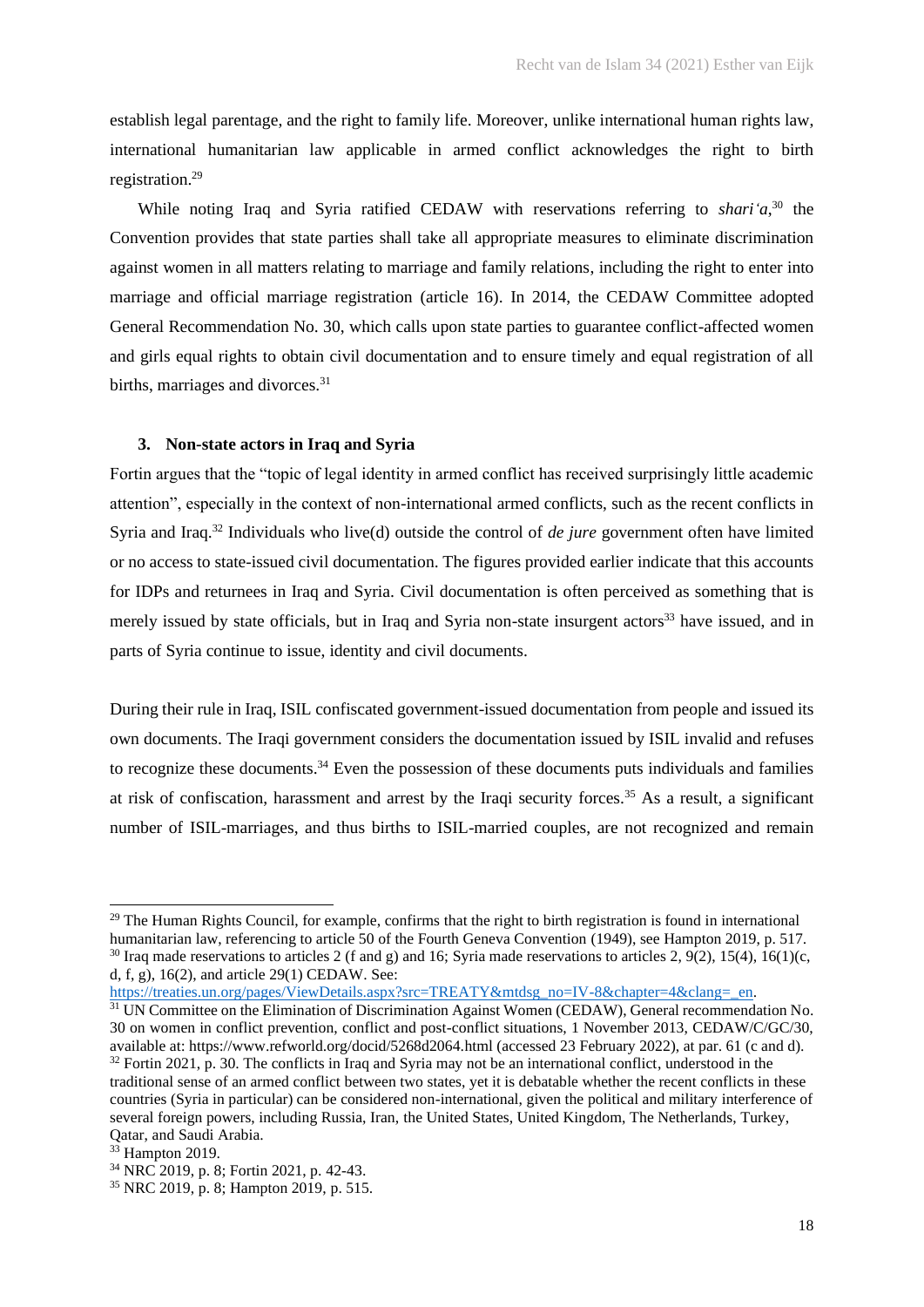unregistered.<sup>36</sup> Similarly in Syria, there are anecdotal indications that significant numbers of children remain unregistered in previously ISIL-held areas because they are fathered by foreign fighters (*muhajirin*). Registration of the marriage and subsequent births are denied because of the husband/father's illegal status; reportedly, this occurs in both government-run and non-state civil registries in Syria. 37

Syria is particularly interesting in this regard as a wide array of armed groups has been involved in the conflict, since its start in 2011. At different stages of the conflict, several groups established their own judicial mechanisms and civil registry services. Early 2022, the key actors in control of various parts of the country are: the Government of Syria (GoS), the Islamist faction *Hay'at Tahrir ash-Sham* Salvation Government (Northwest/Idlib), the Kurdish-led Autonomous Administration of North and East Syria (Northeast), <sup>38</sup> and the Turkey-backed Syrian Interim Government in the north (Afrin, northern Aleppo, Ras al-'Ayn).<sup>39</sup> The civil documentation status of the inhabitants of the non-government controlled areas is alarming: there is a significant lack of GoS-issued documentation amongst IDPs and host communities; the non-state issued documentation is not recognized by GoS and other countries; possession of such documents in GoS-controlled areas can been seen as evidence of oppositional affiliation and may result in arbitrary arrest or detention.<sup>40</sup> Moreover, Syrians living in these areas usually strongly prefer GoS documentation over non-state documents because of the reasons mentioned above, and because GoS documents unlock access to basic human rights and services, including legal identity, birth registration, nationality, education, health care, freedom of movement, and the right to buy and own property or land.<sup>41</sup>

# **4. Barriers to civil documentation**

Iraqis and Syrians without identity and civil documents face numerous barriers seeking to obtain or renew their civil documentation and register life events. Missing civil documentation impedes their ability to exercise their rights as citizens, access basic services, and their freedom of movement. The

<sup>&</sup>lt;sup>36</sup> According to a NRC report, a Iraqi Ministry of Interior study "estimated that as many as a third of marryingage Iraqi women in IS controlled territory married during this period." (NRC 2019, p. 17).

<sup>37</sup> Hussam al-Omar, 'Raqqa: IS Jihadists' ex-wives struggle to enroll non-registered children in official civil data', *Enab Baladi*, 28 February 2022, at[: https://english.enabbaladi.net/archives/2022/02/raqqa-is-jihadists-ex](about:blank)[wives-struggle-to-enroll-non-registered-children-in-official-civil-data/.](about:blank)

 $38$  It should be noted, however, there are still functioning GoS-institutions, including courts and civil registry offices, in Al-Hasakeh and Qamishli, where the Syrian regime remained in control of small pockets of territory (International Legal Assistance Consortium (ILAC), 'ILAC Rule of Law Assessment Report: Syria 2021', at: [http://ilacnet.org/wp-content/uploads/2021/06/ILAC-Rule-of-Law-Assessment-Syria-2021-.pdf,](about:blank) p. 158). These institutions are, however, inaccessible for many Syrians living in the Northeast, especially for IDPs, for many reasons, including fear to enter a GoS-controlled area, no permission to leave the IDP camp, lack of identity or supporting documentation, and high costs.

 $39 \text{ H}$ . AC 2021.

<sup>40</sup> Fortin 2021, p. 44; Hampton 2019, p. 515; Aron Lund, 'Stop-gap solutions for Syrians without papers', *The New Humanitarian*, 4 August 2020, at: [https://www.thenewhumanitarian.org/analysis/2020/08/04/syria](about:blank)[documentation-solutions](about:blank) (accessed 14 February 2022).

 $\frac{41}{41}$  Fortin 2021, p. 45; Hampton 2019, p. 513; not publicly available NGO research.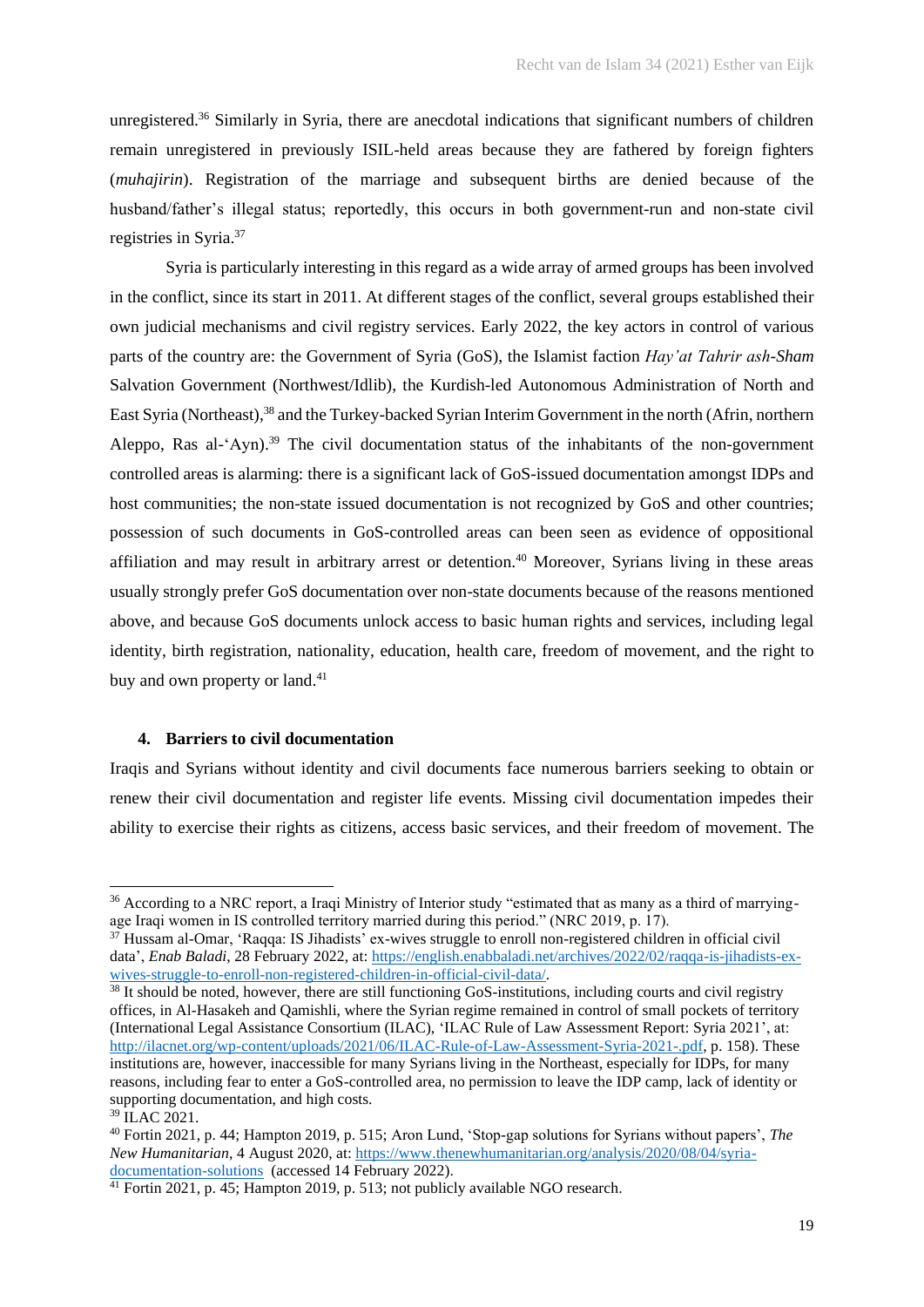inability to obtain official civil documentation is often the consequence of an accumulation of interconnected factors, including: fear to approach the authorities (often connected to fear of arrest, conscription, being considered a terrorist of mistaken for someone else); restrictions on freedom of movement (due to violence, checkpoints, lack of identity documents, being confined to one's IDP camp); lack or loss of identity or (supporting) civil documentation; failure to obtain a security clearance; government institutions that are destroyed, non-operational or overcrowded and understaffed; complex and lengthy procedures, and prohibitive costs.<sup>42</sup> In Iraq, for example, IDPs and returnees are required to undergo a security clearance procedure when they want to obtain civil documentation. Human Rights Watch reports that "[m]ore perversely, Iraqis need security clearance to enter a government building, including a courthouse if you want to seek judicial remedy for, as an example, being rejected for security clearance."<sup>43</sup> In Syria, returnees need a security clearance from the GoS authorities and they need to sign a 'reconciliation document' before being able to return to their homes.<sup>44</sup>

# **4.1 Presumed affiliation to ISIL or other non-state groups**

Another major barrier to accessing registration procedures and obtaining civil documentation is (perceived) affiliation to ISIL or another non-state group. The category ISIL or other non-state group affiliates or presumed affiliates is broadly applied in Iraq and Syria to include an ample mix of individuals and families: widows, children or (even distant) relatives of a (foreign)<sup>45</sup> fighter or noncombatant member; anyone born, married or having lived in former ISIL/non-state controlled territory; anyone perceived by security forces and/or community members<sup>46</sup> to be affiliated to  $ISIL/terrorist group$ ; belonging to a tribe which supported ISIL; ISIL-victims of sexual violence or forced marriages; ISIL child soldiers, including Yazidi children.<sup>47</sup> It is important to note that there is more information

<sup>44</sup> Refugee Protection Watch, 'Trapped in between Lebanon and Syria. The Absence of Durable Solutions for Syria's Refugees', October 2020, at: [https://paxforpeace.nl/media/download/trapped-in-between-lebanon-and](about:blank)[syria.pdf](about:blank) (accessed 6 March 2022), p. 13. The latter requirement also applies to Syrians residing abroad who want to apply for renewal of their passports at a Syrian Embassy (anonymous informant, personal communication, 26 January 2022). Also, as explained by Sosnowski and Hamadeh, the GoS requires a security clearance for most property sales and seizes properties of displaced persons who are perceived to be anti-regime (Marika Sosnowski and Noor Hamadeh, '"The Rights to Have Rights": Legal Identity Documentation in the Syrian Civil War', *GIGA Focus Middle East* 4, October 2021, available at: [https://www.giga-](about:blank)

<sup>42</sup> UNICEF and UNAMI, 'Analysis of the Legal Framework Governing Civil Documentation in Iraq', n.d., at: [http://mptf.undp.org/document/download/24287](about:blank) (accessed 16 February 2022), p. 6; Protection Cluster – Iraq 2021; UNOCHA, 2019 Syria Humanitarian Needs Overview (HNO), [https://reliefweb.int/report/syrian-arab](about:blank)[republic/2019-humanitarian-needs-overview-syrian-arab-republic-enar,](about:blank) p. 51, 55; not publicly available NGO research.

<sup>43</sup> Belkis Wille, 'Iraq: Not a Homecoming', *Human Rights Watch*, 14 June 2019, at:

[https://www.hrw.org/news/2019/06/14/iraq-not-homecoming](about:blank) (accessed 28 February 2022).

[hamburg.de/en/publications/giga-focus/the-rights-legal-identity-documentation-syrian-civil-war](about:blank) (accessed 14 February 2022), p. 5-6.

<sup>&</sup>lt;sup>45</sup> The true identity of foreign fighters cannot always be determined by the (former) wives, as many fighters used aliases like 'Al-Hulandi' or 'Al-Tunisi'.

<sup>46</sup> This includes false accusations by disgruntled neighbours or community members as a result of longstanding tribal feuds (IOM/Genat 2020, p. 17).

<sup>47</sup> Amnesty International, 'The Condemned. Women and Children isolated, trapped and exploited in Iraq', April 2018, at: [https://www.amnesty.org/en/documents/mde14/8196/2018/en/,](about:blank) p. 12; IOM/Genat 2020; Impunity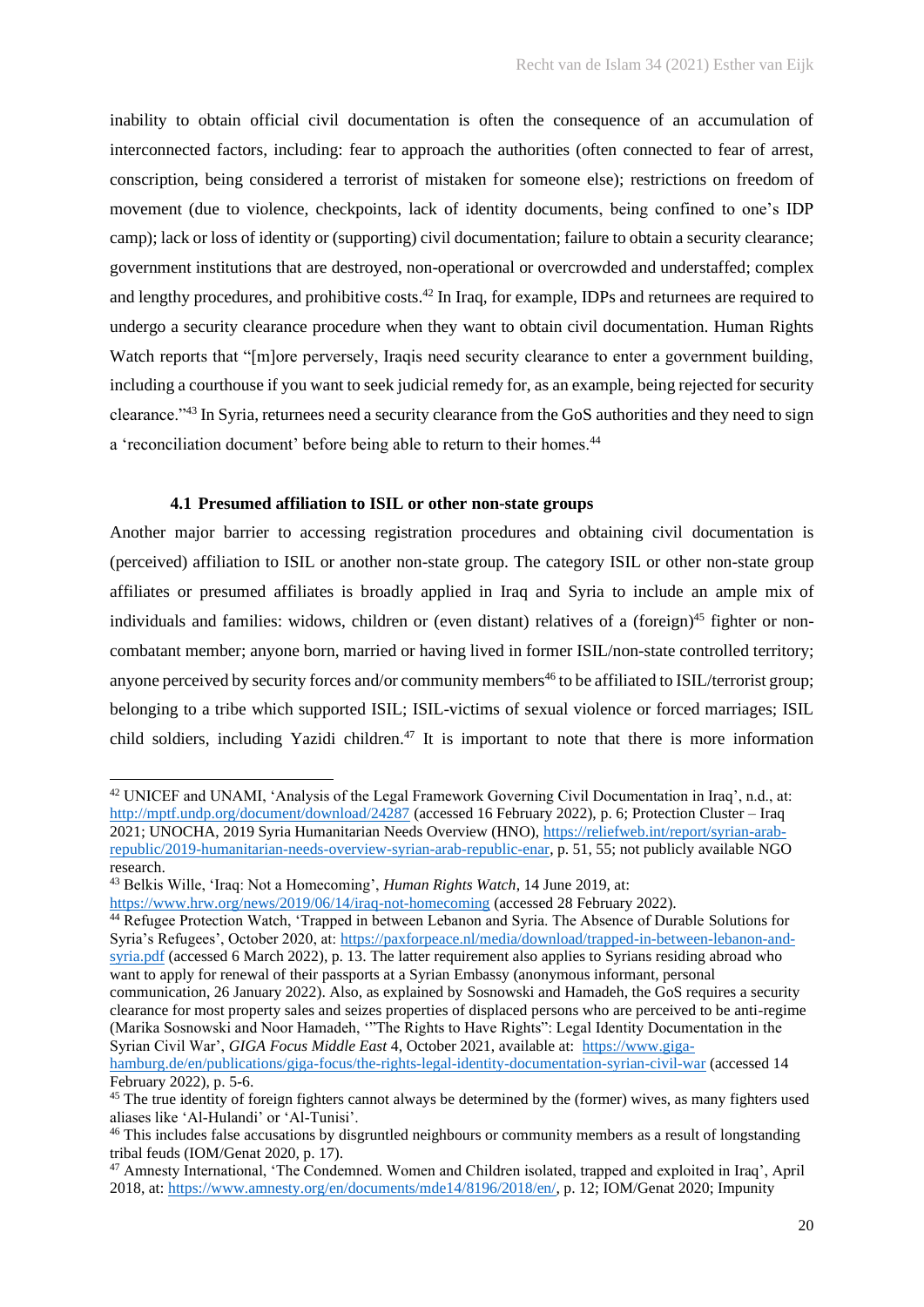(publicly) available about Iraqi families with perceived affiliation to ISIL than there is about Syrians with ties to ISIL or other terrorist/rebel groups. This can be explained by the larger presence and operations of humanitarian aid organisations in Iraq compared to Syria. Moreover, these organisations depend on the permission and cooperation of the Syrian regime, and – when and where feasible – the non-state actors in control of other areas.

In Iraq, not having identity or civil documentation and coming from a former ISIL-held area is enough to raise suspicion from the security forces and fellow community members.<sup>48</sup> Being on the national security database or on any of the security forces' or government-aligned militias' 'wanted lists' or having a close relative member whose is on one of these lists, impedes a person's ability to obtain or renew identity and civil documentation. When a displaced Iraqi applies for a legal identity or other document, the person is subjected to a background check by intelligence and security forces. If the person or one of his/her relatives appears on one of the various 'wanted lists', the application will most likely be denied.<sup>49</sup> These forms of collective punishment are unlawful, unconstitutional,<sup>50</sup> and violate international humanitarian law.<sup>51</sup> The fear of arrest or being forced to disavow a close relative or report an ISIL family member to the authorities<sup>52</sup> may prevent individuals from approaching the authorities to apply for documentation or register the birth of a child.<sup>53</sup> Moreover, "lawyers have received routine harassment and threats for taking on their cases."<sup>54</sup>

## **5. Gender-specific challenges around access to civil documentation**

## **Female-headed households**

Even before the ISIL occupation, there were an estimated 1 to 3 million female-headed households

Watch and PAX, 'Violations of Housing, Land and Property Rights: An Obstacle to Peace in Syria. What can International Policymakers do?', March 2020, at: [https://paxforpeace.nl/what-we-do/publications/violations-of](about:blank)[housing-land-and-property-rights-an-obstacle-to-peace-in-syria](about:blank) (accessed 6 March 2022), p. 2, 5-6; Hampton 2019, p. 514; not publicly available NGO research.

<sup>48</sup> NRC 2019, p. 14.

<sup>49</sup> Amnesty International 2018, p. 23.

<sup>50</sup> Article 19(8) of the 2005 Iraqi Constitution states that "punishment shall be personal".

<sup>51</sup> Amnesty International 2018, p. 39.

<sup>52</sup> The process of disavowing close relatives and pledging to severe all bonds with them is called *tabri'iyya*, which is often inaccurately, according to Melisande Genat, interchangeably used to refer to the quasi-legal mechanism called *ikhbar*, that is a legal procedure "whereby an individual with perceived affiliation reports his (or her) ISIS relative (…) It is done in front of an investigative judge (*qadhi at-tahqiq*) and entails a complaint filed under [sic, article 5] of the anti-terrorism law of 2005" (IOM/Genat 2020, p. 14). Reportedly, these tribal judicial mechanisms are used in some former ISIS-occupied Iraqi governorates for various reasons, for example to manage the return of IDP families with a perceived ISIS-affiliation to their areas of origin, obtain security clearance, or renew civil documentation.

<sup>53</sup> Martin Clutterbuck, 'Documenting Life and Death: Women's Experiences During Conflict in Syria and Iraq', in: Centre of Excellence for Civil Registration and Vital Statistics Systems, The Compendium of Good Practices: Harnessing Civil Registration and Vital Statistics (CRVS) Systems in Conflict, Emergencies, and Fragile Settings, 2021, pp. 1-24, at: [http://hdl.handle.net/10625/60023](about:blank) (accessed 28 February 2022), p. 8.

<sup>54</sup> Amnesty International 2018, p. 23; Wille/HRW 2019.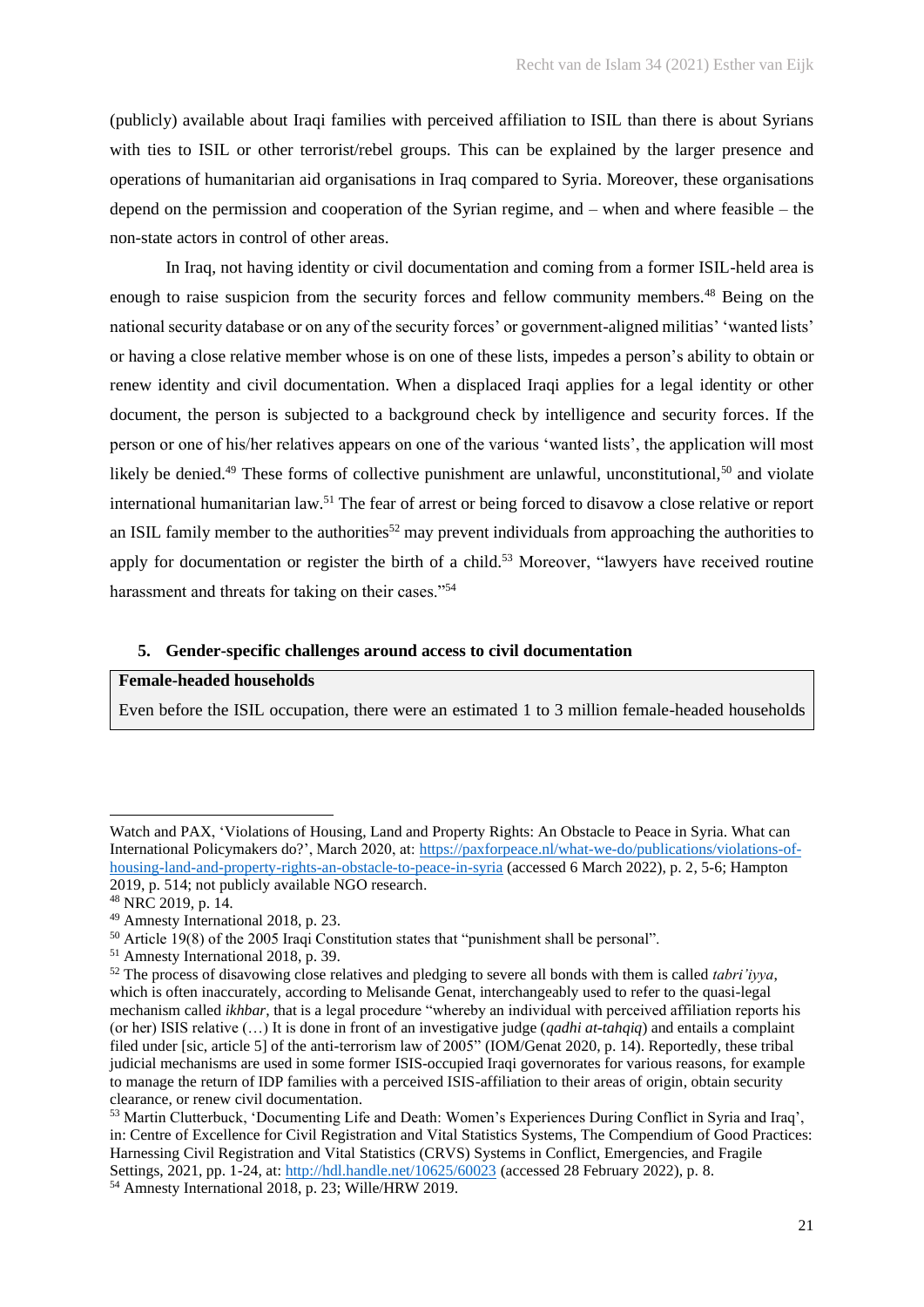(FHH) in **Iraq**, as a result of decades of conflict and violence.<sup>55</sup> Since the defeat of ISIL in 2017, the number of FHHs and widows sadly increased. UN Women Iraq estimates that 10 per cent of Iraqi households are headed by women.<sup>56</sup> A recent study of the UN agency UNFPA estimated the proportion of female-headed households in **Syria** in 2020 to be 22.4 per cent, vis-à-vis only 4.4 per cent eleven years earlier.<sup>57</sup>

As mentioned earlier, displaced women and children are often disproportionately affected by the lack of civil documentation. If the husband or other male family members are absent, women often have to bear the responsibility of regularising their family's situation. This is challenging for women for several reasons. First, Iraqi and Syrian women are confronted with gender-discriminatory laws, such as Personal Status and Nationality Laws, and traditional practices, restricting them from registering their marriages and children.<sup>58</sup> For example, in both countries personal status laws reinforce patriarchal gender relations in marriage and the family; and a Syrian (married) mother cannot confer her nationality to her children except for certain exceptional conditions. Secondly, it has been reported that women often lack experience in dealing with administrative procedures and that it is therefore difficult for them to go to courts and civil registries.<sup>59</sup> Besides, as sole providers and caretakers of their families, women often do not have the time or financial resources to deal with judicial and administrative procedures. The lack of female staff in courts and government offices, and the fact that women are likely to be questioned about their missing or deceased husbands put up additional barriers for women.<sup>60</sup> Also, women in unregistered marriages whose husbands are missing or deceased face great difficulty obtaining *ex post facto* court validation of their out-of-court marriage and subsequent establishment of the parentage of children born from these marriages, because of the husband's absence and lack of proof of their death or disappearance.<sup>61</sup>

<sup>55</sup> The International Committee of the Red Cross, 'Iraq: Women in War', March 2009, available at:

[https://www.icrc.org/en/doc/resources/documents/field-newsletter/iraq-women-newsletter-050309.htm](about:blank) (accessed 13 February 2022)..

<sup>56</sup> UN Women Iraq, at[: https://iraq.unwomen.org/en/about-us/un-women-in-iraq;](about:blank) Iraq has a population of around 40 million people. Moreover, according to the Iraqi High Commission for Human Rights, there were 5 million orphaned children in Iraq in 2021, see': Fadhel al-Nashmi, 'IHCHR Report: 5 million Orphaned Children in Iraq', *Asharq Al-awsat*, 12 December 2021, at: [https://english.aawsat.com/home/article/3354921/ihchr-report-5](about:blank) [million-orphaned-children-iraq](about:blank) (accessed 18 February 2022).

<sup>57</sup> United Nations Population Fund, *Regional Situation Report for the Syrian Crisis*, Issue #99, November 2020, available at: https://www.unfpa.org/sites/default/files/resource-

pdf/UNFPA\_Regional\_Situation\_Report\_for\_the\_Syria\_Crisis\_-\_Novermber\_2020\_-\_FA.pdf (accessed 13 February 2022).

<sup>58</sup> Esther van Eijk, *Family Law in Syria: Patriarchy, Pluralism and Personal Status Laws*, London: I.B. Tauris, 2016, p. 76-78; Fortin 2021, p. 51.

<sup>59</sup> Sosnowski and Hamadeh 2021, p. 4; not publicly available NGO research.

<sup>60</sup> Clutterbuck 2021, p. 10.

<sup>61</sup> Nisreen Aladdin and Mukhtar al-Ibrahim, "Syria's Fatherless Children", *Arab Reporters for Investigative Journalism* (ARIJ), 9 October 2016, at: [https://en.arij.net/report/syrias-fatherless-children](about:blank) (accessed 18 February 2022).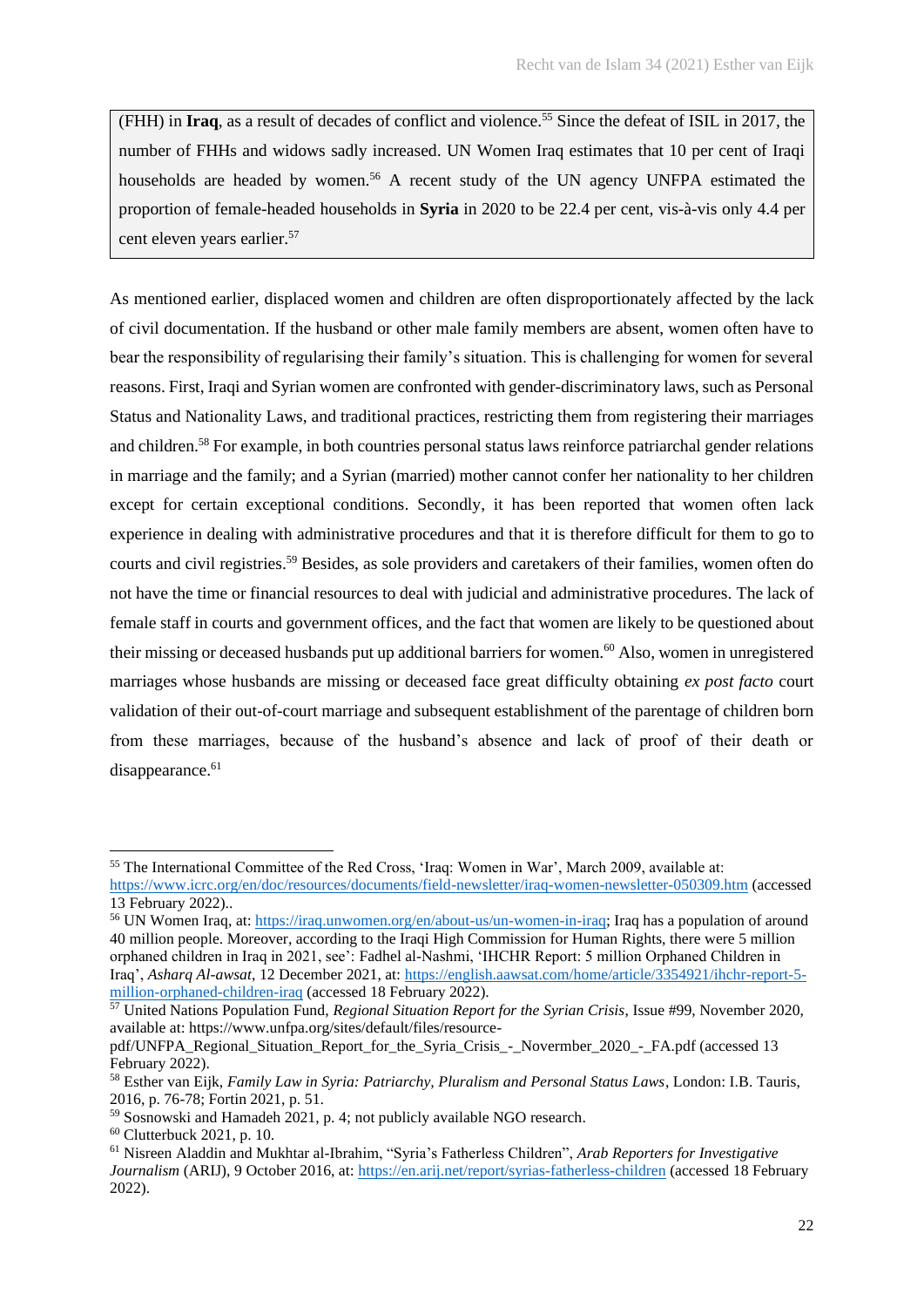# **5.1 Unregistered marriages and births**

Both Iraqi and Syrian personal status laws allow for *ex post facto* validation of an informal Islamic marriage by a judge, provided there is sufficient proof of the marriage, most importantly witnesses, and the couple is able to present an official proof of identity.<sup>62</sup> While these requirements are often challenging for many displaced families, when the husband is missing, deceased or on a 'wanted list', it is virtually impossible for a wife to obtain a government-issued marriage certificate.<sup>63</sup> Wives must prove the identity and whereabouts of their husband and present a marriage certificate or alternative proof of marriage; if the husband is on a 'wanted list', the marriage application will be refused.<sup>64</sup> An unregistered marriage not only affects the marital status of a wife, but also has serious consequences for the children born into these marriages. Proof of a legal marriage is required for birth registration and the establishment of legal parentage (*nasab*).<sup>65</sup> When a child is born from an informal marriage, a personal status judge will commonly validate both the marriage and the children's parentage at the same time.<sup>66</sup> Without government-issued proof of the marriage, the birth of children cannot be registered, making it difficult to prove the relationship with their father. If there is no proof of marriage, a personal status court can establish paternity or maternity through acknowledgement, such as when a man claims paternity in court. In both Iraq and Syria, judges have wide discretion to decide these cases in the best interest of the child.<sup>67</sup> Yet, without proof of the husband/father's death or disappearance, wives/mothers have to go through lengthy, complex and costly court procedures to prove any life event.<sup>68</sup>

Without a government-issued proof of marriage and/or proof of the father's death or disappearance, children run the risk of being denied birth registration, paternal filiation, inheritance, citizenship, and nationality. Article 3(a) of the Iraqi Nationality Law No. 26/2006 provides for the acquisition of Iraqi nationality through both the paternal and the maternal line. In practice, however, "Iraqi authorities require confirmation of Iraqi paternal legal identity before processing applications for birth, nationality, or citizenship certificates."<sup>69</sup> Besides, the procedures for acquisition of the Iraqi nationality in cases where the father is unknown (e.g., a foreign fighter) or stateless are complex and, in the end, the final

 $62$  For more information on validation procedures of out-of-court marriages and child's parentage in Syria, see: Van Eijk 2016, p. 147 ff.; NRC 2019, p. 17; Clutterbuck 2021, p. 7.

<sup>63</sup> NRC 2019, p. 18; Clutterbuck 2021, p. 7.

<sup>64</sup> Clutterbuck 2021, p. 7.

 $65$  Protection Cluster – Iraq, p. 12; not publicly available NGO research.

<sup>66</sup> Van Eijk 2016, p. 147 ff.

<sup>67</sup> Harith Al-Dabbagh, 'Iraq', in: Nadjma Yassari et al., *Filiation and the Protection of Parentless Children. Towards a Social Definition of the Family in Muslim Jurisdictions*, Berlin: T.M.C Asser Press, 2019, pp. 103-33, p. 112-14; Van Eijk 2016.

<sup>68</sup> NRC 2019, p. 3, 17-18; Protection Cluster – Iraq 2021, p. 12; IOM/Genat 2020, p. 31; Aladdin & Al-Ibrahim 2016.

<sup>&</sup>lt;sup>69</sup> Clutterbuck 2021, p. 6. According to Yassen there is an additional practical caveat, namely that "Iraqi women only enjoy the same rights as men to confer their nationality to their children if the child is born in the territory of Iraq." (Abdullah Omar Yassen, 'Report on Citizenship Law: Iraq', European University Institute (EUI), RSCAS/GLOBALCIT-CR 2021/12, p. 7).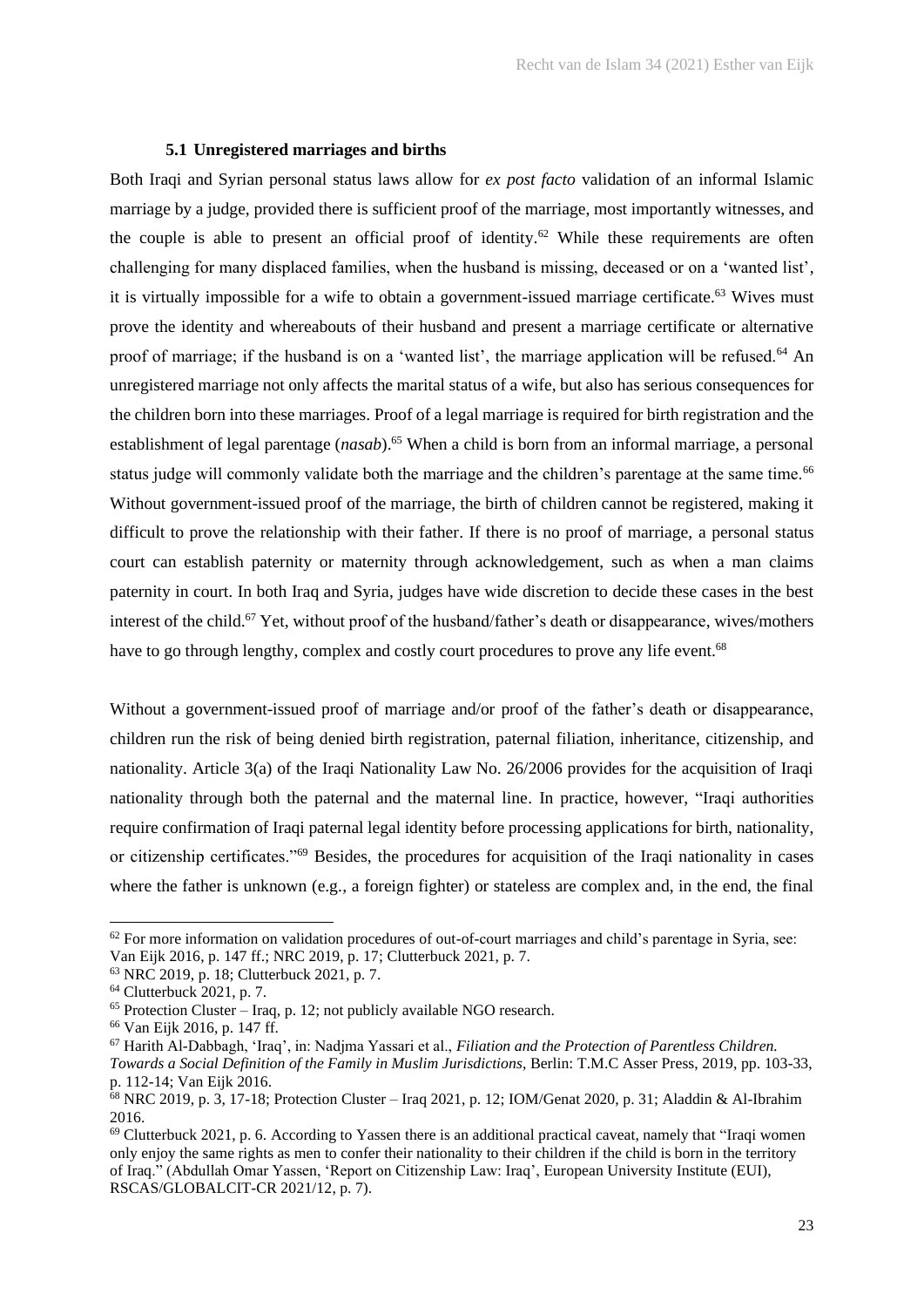decision remains subject to the discretion of the Iraqi government.<sup>70</sup>

In Syria, children acquire nationality through the patrilineal line; accordingly, a person is entitled to Syrian nationality if he/she is able to demonstrate that his/her father is Syrian, wherever the person is born.<sup>71</sup> In exceptional cases, such as when a child is born to a Syrian national mother and the father is unknown<sup>72</sup> or a foreign national (who cannot pass on his nationality at the time of birth),<sup>73</sup> the mother can pass her nationality to the child if the birth was in Syria. This would theoretically benefit children born to unknown fathers or absent fathers whose whereabouts are unknown, <sup>74</sup> but this provision is rarely implemented due to the social stigma associated with unwed mothers registering a child in her name or registering a child born outside a (proven) marriage.<sup>75</sup> Sexual relationships are supposed to be confined within the bonds of marriage, which also preserves and ensures the paternal lineage of the children.<sup>76</sup> The fact that a mother cannot pass on her nationality to her children, whether by law<sup>77</sup> or in practice, without such negative repercussions can result in children becoming stateless if the marriage remains unregistered.

# **5.2 Terrorist-affiliated women and children**

Female-headed families in IDP camps in Iraq have reported being denied access to food, water, health care, education, and civil documentation due to their alleged affiliation to ISIL.<sup>78</sup> Without identity documents they face severe restrictions on their movement, as they are often prevented from leaving the camp, not allowed to cross through checkpoints, or do not dare to because of increased risk of arbitrary arrest.<sup>79</sup> IDP women and children with perceived ISIL ties reported being verbally and sexually harassed, due to their alleged affiliation, by security forces, humanitarian aid workers and others present in the IDP camps. These women also reported having been subjected to sexual violence, including rape and sexual exploitation, again because of their perceived ISIL affiliations.<sup>80</sup> The Iraqi law provides no solution to the issue of establishing paternity for children born to Iraqi mothers, fathered by (foreign)

<sup>70</sup> Yassen 2021, p. 8.

<sup>71</sup> Article 3(a) Syrian Nationality Law No. 276/1969.

<sup>72</sup> Article 3(b) Syrian Nationality Law.

<sup>73</sup> Article 3(d) Syrian Nationality Law.

<sup>74</sup> See UN High Commissioner for Refugees (UNHCR): "[For] children born in Syria, there is theoretically an exception to the paternal *jus sanguinis* rule: they can acquire nationality from their Syrian mother if the child's father is unknown (i.e. if paternity is not legally established). However, women are reported to be reluctant to do this because they fear they will be stigmatized if they declare that paternity is unknown." UNHCR, *Good Practices Paper - Action 7: Ensuring birth registration for the prevention of statelessness* (November 2017) at 16, available at: [https://www.unhcr.org/ke/wp-content/uploads/sites/2/2017/11/Good-Practices-Paper-on-](about:blank)[Ensuring-Birth-Registration-for-the-Prevention-of-Statelessness.pdf.](about:blank)

 $\frac{20}{75}$  Aladdin & Al-Ibrahim 2016.

<sup>76</sup> Van Eijk 2016, p. 108-110.

 $77$  One of the reservations to CEDAW made by the Syrian government was a reservation to article 9(2) CEDAW, concerning a mother's right to pass on her nationality to her children.

<sup>78</sup> Amnesty International 2018, p. 20; IOM/Genat 2020, p. 32.

<sup>79</sup> Amnesty International 2018, p. 24-25.

<sup>80</sup> Ibid., p. 26-29.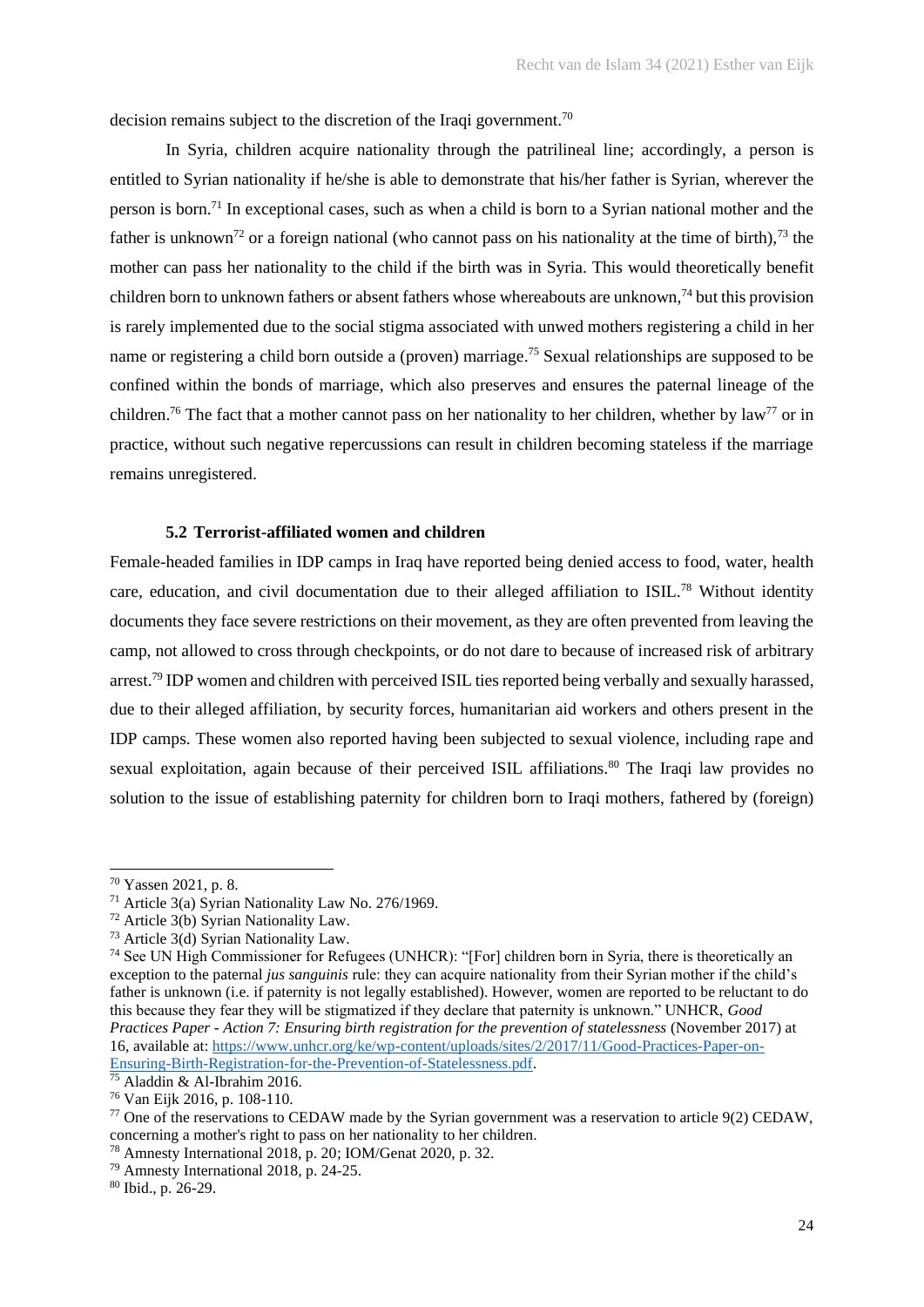ISIL fighters, as a result of forced marriage, rape or sexual slavery.<sup>81</sup> If the husband is considered an ISIL-sympathizer (a terrorist), although most of them are dead or have disappeared, the Iraqi authorities will not recognize the marriage.<sup>82</sup> Reportedly, very few women want to keep a child born of such a marriage, which means that these children are treated as foundlings and are put into state care.<sup>83</sup>

When the husband has died or disappeared in Iraq or Syria, most women are unable to obtain a death certificate for their husbands, because obtaining a declaration of death for a missing person takes time or a (presumed) death certificate is denied altogether because the deceased is an ISIL or other armed terrorist group affiliate.<sup>84</sup> Generally, if a woman is unable to prove the whereabouts of her husband, she is met with suspicion; similarly, reporting a husband missing can raise suspicions about a possible terrorist affiliation.<sup>85</sup>

## **5.3 Negative coping mechanisms**

The impact and consequences of being unregistered from birth, having no proof of marriage or death, or lacking identity documentation may last for years or even for life, and affect future generations and may lead to statelessness. Faced with enormous barriers to accessing civil documentation, people may resort to negative coping mechanisms, such as remaining undocumented, crossing dangerous lines of contact to obtain official government documentation (in Syria, wives and other female relatives are often the ones to travel to GoS-areas because they are less likely to be arrested), or using intermediaries who charge exorbitant fees.<sup>86</sup> Besides, displaced individuals who obtain documentation through intermediaries face heightened risks of exploitation and ending up with fraudulent documents.<sup>87</sup> Coping mechanisms to which widows or conflict-affected families may also resort include registration of children under the name of another male relative or entering an informal marriage with another man to 'cover up' the first husband's affiliation.<sup>88</sup> While some of these coping strategies may provide a temporary or partial solution, they risk leading to detrimental and long-lasting consequences, such as criminal proceedings for forgery or loss of custody.

## **5. Conclusions**

According to Hannah Arendt, the calamity of the rightless is that they are deprived of the right to action and to speak, the right to belong to some kind of organized community, i.e. the 'right to have rights'.<sup>89</sup>

<sup>81</sup> UNICEF and UNAMI, p. 4; Yassen 2021, p. 15-16.

<sup>82</sup> UNICEF and UNAMI, p. 6.

<sup>83</sup> UNICEF and UNAMI, p. 4, 6; Yassen 2021, p. 16.

<sup>84</sup> UNICEF and UNAMI, p. 5; IOM/Genat 2020, p. 31; Syrians for Truth & Justice, 'Southern Syria: Thousands of Survivors Fail to Register their Dead Relatives', 21 March 2020, at: [https://stj-sy.org/en/southern-syria](about:blank)[thousands-of-survivors-fail-to-register-their-dead-relatives/](about:blank) (accessed 6 March 2022).

<sup>&</sup>lt;sup>85</sup> Clutterbuck 2021.

<sup>86</sup> Fortin 2021, p. 30; not publicly available NGO research.

<sup>87</sup> Sosnowski and Hamadeh 2021, p. 3

<sup>88</sup> Clutterbuck 2021, p. 11; Al-Omar 2022; not publicly available NGO research.

<sup>89</sup> Arendt, 1973, p. 295-97.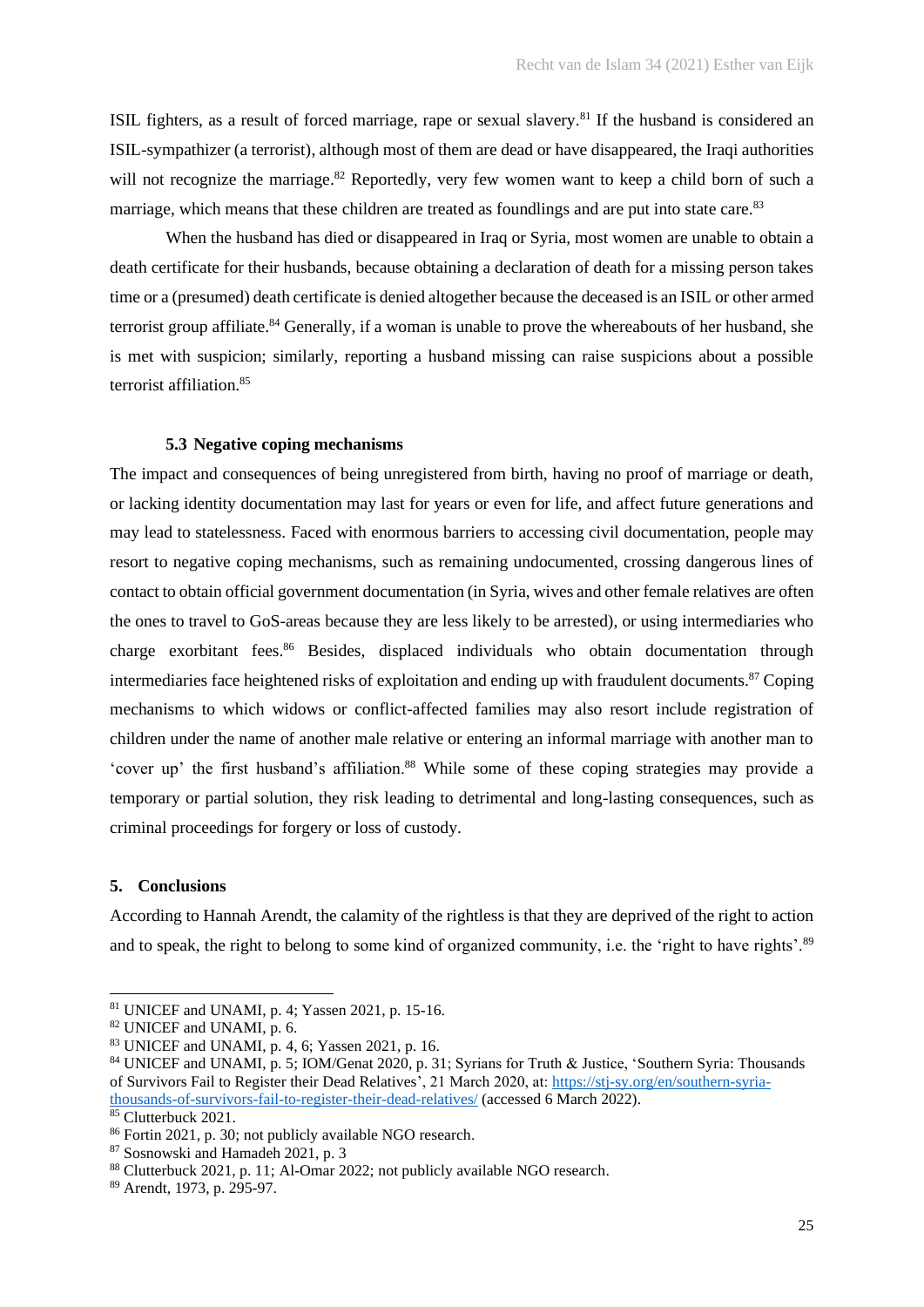It is not the loss of specific rights (i.e. rights of citizens), but "the loss of a community willing and able to guarantee any rights whatsoever"<sup>90</sup> that is the calamity that has befallen many stateless, rightless persons, including refugees and IDPs. By marginalizing and collectively punishing Iraqi and Syrian families with (perceived) terrorist affiliations, their governments, and in some cases, their tribes, communities of origin, and their families, deprive them of belonging to – what used to be - their political, familial, tribal or social community. By treating them as outcasts and non-citizens, the Iraqi and Syrian governments *de facto* deprive them of their citizenship. Excluding individuals from the political community is to exclude them from access to legal identity, nationality and enjoyment of other basic rights. This is what has happened and continues to happen to thousands of undocumented Syrian and Iraqi families, women and children, whose marriages, births and deaths are not recognized or registered by the official state authorities.

This article discussed the precarious legal status and citizenship of displaced women and children in Iraq and Syria, who live(d) under non-state rule, such as ISIL or other armed opposition groups, and families with (perceived) affiliation with such non-state groups. These women and children, because of their (perceived) affiliation to these groups, are routinely denied access to civil registration, most importantly marriage and birth certificates, and, consequently, cannot obtain civil and identity documents. They are often treated as outcasts, as rightless, second-class individuals, and are deprived of their right to belong, their right to a legal identity, a nationality, and other basic rights.

It is sad and alarming that civil documentation has become so highly politicized, in Syria where possession of non-state documentation can be taken as evidence of oppositional affiliation, and in Iraq where withholding legal identity and civil documents to family members of ISIL-affiliates is used as a form of collective punishment. The governments of Iraq and Syria should, aided by UN agencies and other humanitarian actors, allow all their (*de facto*) citizens to complete registration of their life events and provide access to official state documentation. Moreover, Iraqi, Syrian, and other (including, for example, European) government authorities should be lenient in accepting the details stated in non-state issued documents, as evidence of the occurrence of marriage, birth, divorce and death in areas that were or are outside government control.<sup>91</sup> For example, the personal status courts in Iraq and Syria have wide discretionary power; they should be allowed to accept, free from government or security forces interference, a wide array of documentation and witness evidence of marriages, birth of children, divorce and death of deceased or missing husbands presented by widows, female heads of households, children and other relatives. The registration of these life events must be ensured and facilitated and, with that, access to basic services, as well as the acquisition of Iraqi or Syrian nationality to prevent statelessness of the many children who are born into conflict-affected families in Iraq and Syria.

<sup>90</sup> Arendt 1973, p. 297.

<sup>&</sup>lt;sup>91</sup> See also Sosnowski and Hamadeh 2021; Hampton 2019.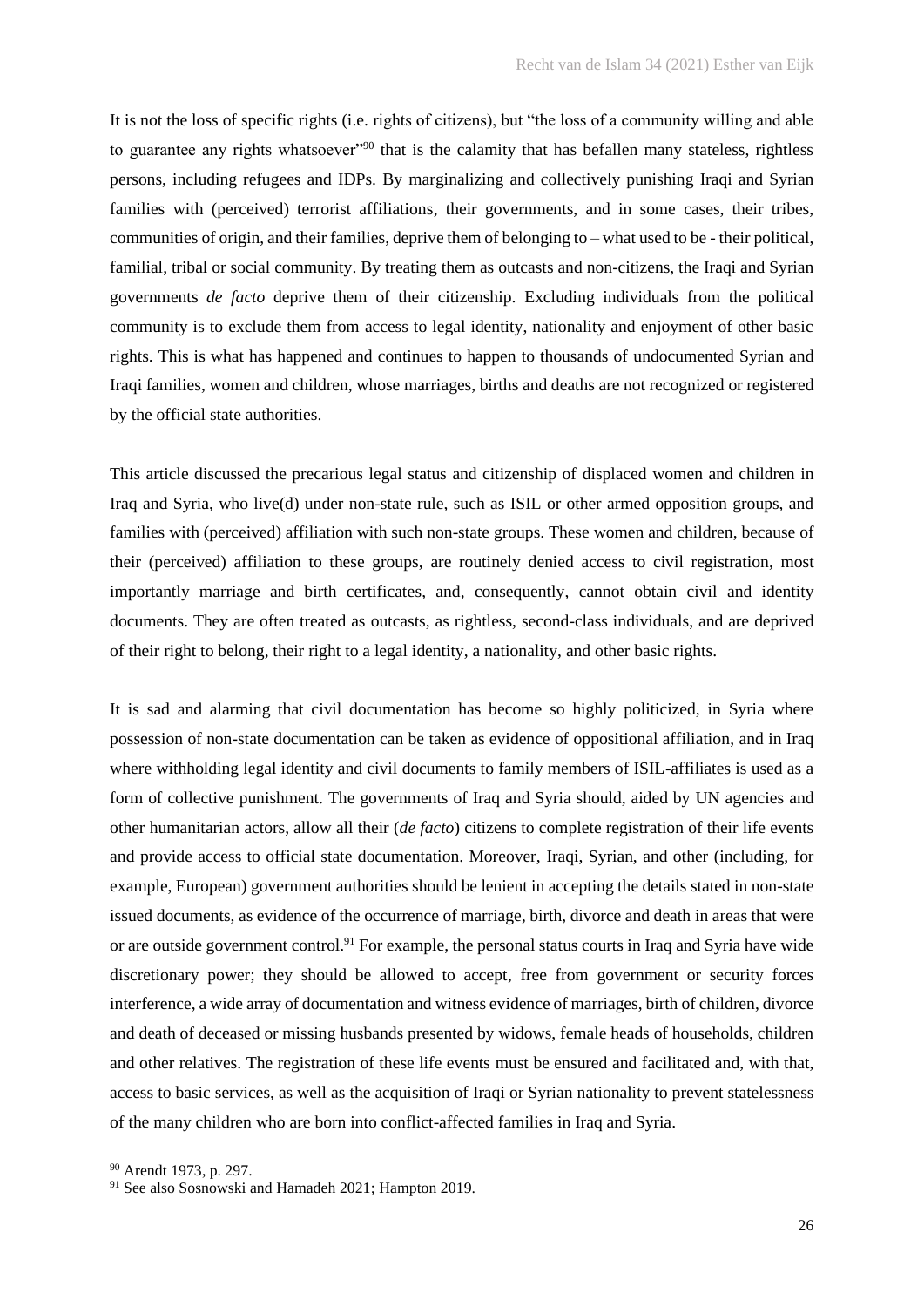## **References**

Abdullah Omar Yassen, 'Report on Citizenship Law: Iraq', European University Institute (EUI), RSCAS/GLOBALCIT-CR 2021/12.

Ahmed al-Hamdani, 'Stateless Qaeda children in Iraq raise concerns', *Al Arabiya News*, 28 September 2010, at: [https://english.alarabiya.net/articles/2010%2F09%2F28%2F120558.](about:blank)

Amnesty International, 'The Condemned. Women and Children isolated, trapped and exploited in Iraq', April 2018, at: [https://www.amnesty.org/en/documents/mde14/8196/2018/en/.](about:blank)

Aron Lund, 'Stop-gap solutions for Syrians without papers', *The New Humanitarian*, 4 August 2020, at: [https://www.thenewhumanitarian.org/analysis/2020/08/04/syria-documentation-solutions.](about:blank)

Belkis Wille, 'Iraq: Not a Homecoming', *Human Rights Watch*, 14 June 2019, at: [https://www.hrw.org/news/2019/06/14/iraq-not-homecoming.](about:blank)

Esther van Eijk, *Family Law in Syria: Patriarchy, Pluralism and Personal Status Laws*, London: I.B. Tauris, 2016.

Fadhel al-Nashmi, 'IHCHR Report: 5 million Orphaned Children in Iraq', *Asharq Al-awsat*, 12 December 2021, at[: https://english.aawsat.com/home/article/3354921/ihchr-report-5-million-orphaned](about:blank)[children-iraq.](about:blank)

Hannah Arendt, 'The Origins of Totalitarianism', New York: HMH Books/imprint: Mariner Books, 1973.

Harith Al-Dabbagh, 'Iraq', in: Nadjma Yassari et al., *Filiation and the Protection of Parentless Children. Towards a Social Definition of the Family in Muslim Jurisdictions*, Berlin: T.M.C Asser Press, 2019, pp. 103-33.

Hussam al-Omar, 'Raqqa: IS Jihadists' ex-wives struggle to enroll non-registered children in official civil data', *Enab Baladi*, 28 February 2022, at: [https://english.enabbaladi.net/archives/2022/02/raqqa](about:blank)[is-jihadists-ex-wives-struggle-to-enroll-non-registered-children-in-official-civil-data/](about:blank) Nisreen Aladdin and Mukhtar al-Ibrahim, "Syria's Fatherless Children", *Arab Reporters for Investigative Journalism* (ARIJ), 9 October 2016, at[: https://en.arij.net/report/syrias-fatherless-children.](https://en.arij.net/report/syrias-fatherless-children)

Impunity Watch and PAX, 'Violations of Housing, Land and Property Rights: An Obstacle to Peace in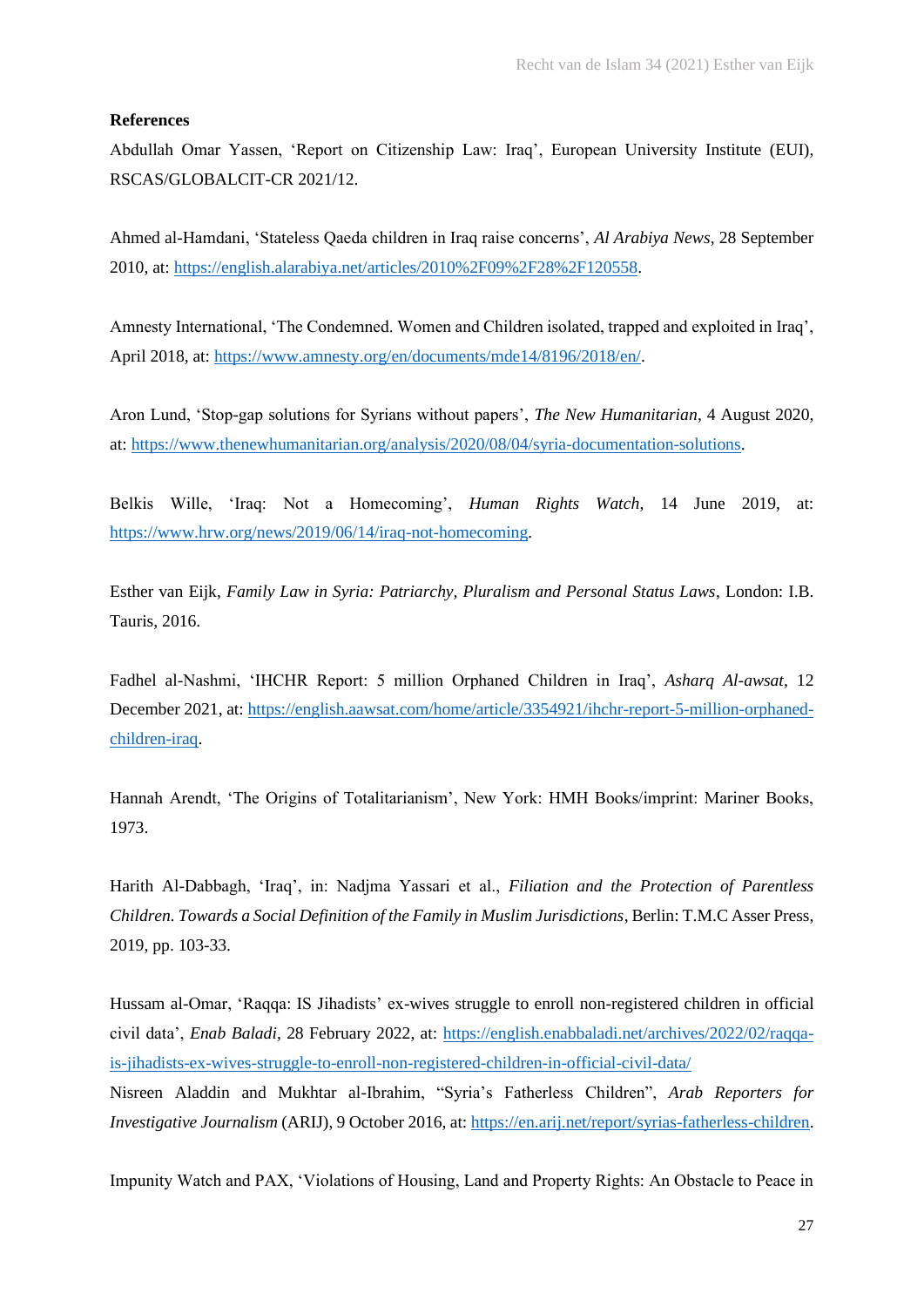Syria. What can International Policymakers do?', March 2020.

Institute on Statelessness and Inclusion (ISI) and NRC, 'Understanding statelessness in the Syria refugee context: Research report', 2016.

International Legal Assistance Consortium (ILAC), 'ILAC Rule of Law Assessment Report: Syria 2021'.

International Organization for Migration (IOM) – Iraq/Melisande Genat, 'Tribal Justice Mechanisms and Durable Solutions for Families with a Perceived Affiliation to ISIS', 2020.

Katharine M.A. Fortin, 'To be or not to be?: Legal Identity in Crisis in Non-international Armed Conflicts', *Human Rights Quarterly* 43/1, February 2021, pp. 29-69.

Kathryn Hampton, 'Born in the Twilight Zone: Birth Registration in Insurgent Areas, *International Review of the Red Cross* 101/911, August 2019, pp. 507-36.

Marika Sosnowski and Noor Hamadeh, '"The Rights to Have Rights": Legal Identity Documentation in the Syrian Civil War', *GIGA Focus Middle East* 4, October 2021.

Martin Clutterbuck, 'Documenting Life and Death: Women's Experiences During Conflict in Syria and Iraq', in: Centre of Excellence for Civil Registration and Vital Statistics Systems, The Compendium of Good Practices: Harnessing Civil Registration and Vital Statistics (CRVS) Systems in Conflict, Emergencies, and Fragile Settings, 2021, pp. 1-24.

Maya Gebeily, 'Syrian refugee girls face 'dangerous' child marriage trend, says charity', *Reuters*, 25 June 2021, at: [https://www.reuters.com/article/us-refugees-mideast-children-trfn-idUSKCN2E11MS.](about:blank)

NRC, 'Barriers from Birth. Undocumented children in Iraq sentenced to a life on the margins', April 2019.

NRC and International Human Rights Clinic (IHRC), 'Securing Status. Syrian refugees and the documentation of legal status, identity, and family relationships in Jordan', November 2016.

Refugee Protection Watch, 'Trapped in between Lebanon and Syria. The Absence of Durable Solutions for Syria's Refugees', October 2020.